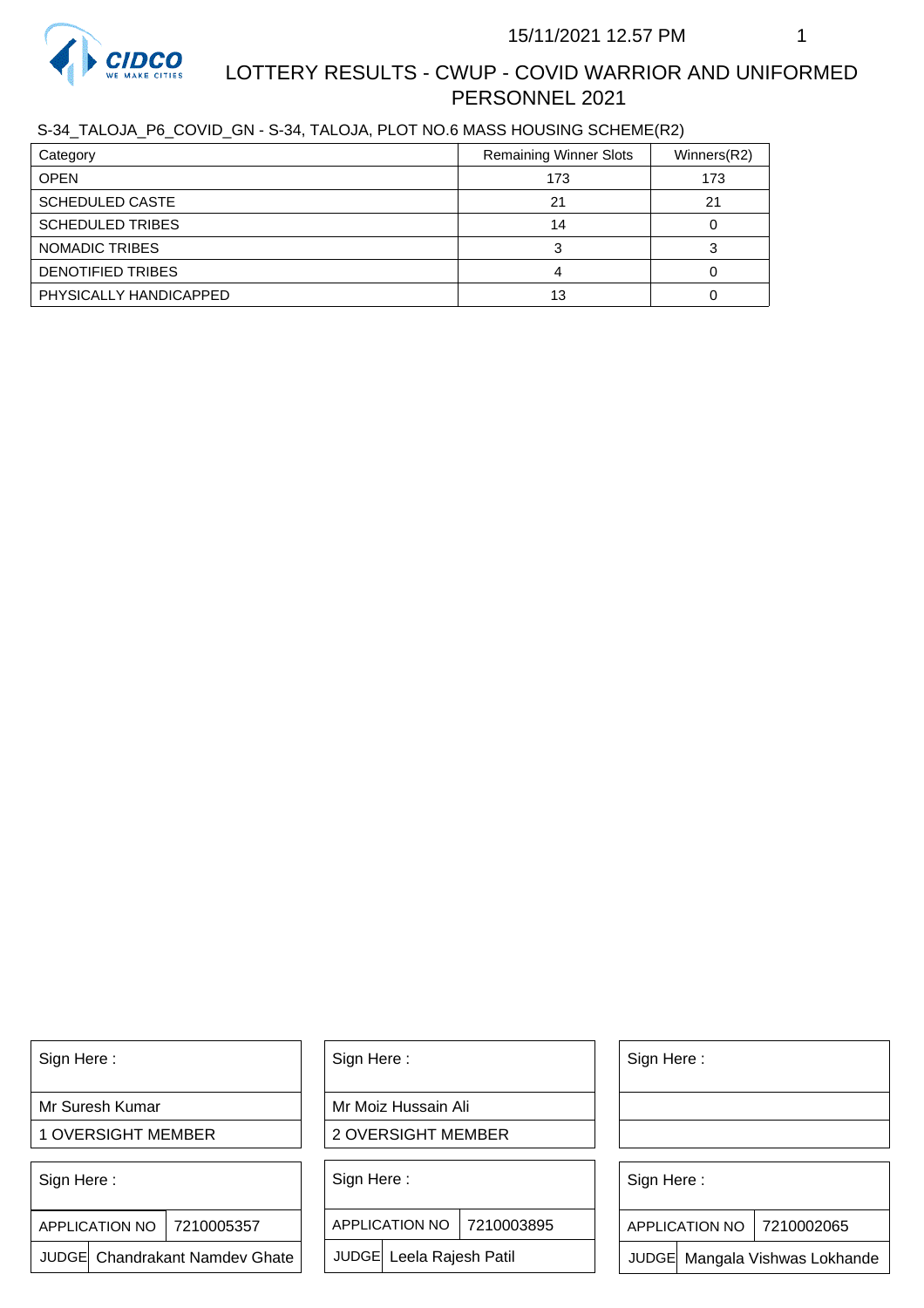

 LOTTERY RESULTS - CWUP - COVID WARRIOR AND UNIFORMED PERSONNEL 2021

#### Scheme: S-34\_TALOJA\_P6\_COVID\_GN - S-34, TALOJA, PLOT NO.6 MASS HOUSING SCHEME

| Priority No    | Application<br>Number | <b>Applicant Name</b>                        | Flat*<br>Bd, Wg, Fl, Ft (Rnd)                                    | Priority No | Application<br>Number | <b>Applicant Name</b>                                          | Flat*<br>Bd, Wg, Fl, Ft (Rnd) |
|----------------|-----------------------|----------------------------------------------|------------------------------------------------------------------|-------------|-----------------------|----------------------------------------------------------------|-------------------------------|
| 1              | 7210002572            | Mrs Bharti Gopal Deokule                     | L05, -, 18, 7(R2)                                                | 21          | 7210005634            | Mr Ghansham Gangaram<br>Kadam                                  | $L04, -, 5, 6(R2)$            |
| $\mathbf{2}$   | 7210007979            | Mrs Pratibha Pramod<br>Jadhav                | $\textsf{L04}, \textsf{-}, \textsf{10}, \textsf{2}(\textsf{R2})$ | 22          | 7210006111            | Mr Sopan Genba Navale                                          | L01, -, 11, 4(R2)             |
| $\mathbf 3$    | 7210008723            | Ms Prajakta Maruti<br>Kesarkar               | L06, $-$ , 6, 7(R2)                                              | 23          | 7210005978            | Mr Sampat Tukaram<br>Kakade                                    | $L04, -, 4, 2(R2)$            |
| 4              | 7210000556            | Mr Pritesh Ramchandra<br>Ghanekar            | $L06, -12, 6(R2)$                                                | 24          | 7210005178            | Mr Navnath Haribhau<br>Garud                                   | L05, -, 21, 7(R2)             |
| 5              | 7210009393            | Mr Jalindar Keshav Gholap   L02, -, 3, 3(R2) |                                                                  | 25          | 7210005389            | Mrs Snehal Abhijit Patil                                       | $L05, -1, 8(R2)$              |
| 6              | 7210008374            | Mrs Ashwini Abhay Saraf                      | L02, -, 18, 2(R2)                                                | 26          | 7210008221            | Ms Chetna Yashwant<br>Jamdade                                  | L02, -, 7, $1(R2)$            |
| $\overline{7}$ | 7210006046            | Ms Jyoti Tanaji Deshmukh                     | $L01, -2, 2(R2)$                                                 | 27          | 7210007847            | Mr Sagar<br>Ganpati<br>Khandekar                               | L05, $-$ , 5, 6(R2)           |
| 8              | 7210005058            | Mr Gokuldas Bhau Shinde                      | $L02, -, 14, 2(R2)$                                              | 28          | 7210004404            | Mr Ganesh Raosaheb Patil L02, -, 17, 2(R2)                     |                               |
| 9              | 7210008874            | Mr Vilas Bandu Patil                         | $L06, -, 4, 5(R2)$                                               | 29          | 7210008575            | Mr Bhagwan Mahadeo<br>Pote                                     | $L06, -, 11,$<br>12(R2)       |
| 10             | 7210002591            | Mr Tulshiram Govimdrao<br>Dhumal             | $L04, -, 6, 2(R2)$                                               | 30          | 7210007700            | Mr Ravindra Baburao<br><b>Dhakne</b>                           | $L06, -1, 8(R2)$              |
| 11             | 7210001460            | Mr Pramod Suresh Katkar                      | $L01, -3, 9(R2)$                                                 | 31          | 7210005955            | Mr Rajaram Haribhau<br>Mohite                                  | $L05, -, 11,$<br>11(R2)       |
| 12             | 7210002853            | Mr Yuvraj Sarjerao<br>Sankpal                | $\vert$ L05, -, 5, 11(R2) $\vert$                                | 32          | 7210008164            | Mrs Asmi Amol Desai                                            | L06, -, 12, 1(R2)             |
| 13             | 7210005578            | Mr Dnyanu Vishnu Yedake   L04, -, 4, 3(R2)   |                                                                  | 33          | 7210007275            | Mr Sachin Kashinath Patil                                      | $\vert$ L05, -, 18, 8(R2)     |
| 14             | 7210004410            | Mr Ganesh Raosaheb Patil   L06, -, 1, 6(R2)  |                                                                  | 34          | 7210001047            | Mr Rajendra Sampat<br>Gagre                                    | L06, $-$ , 2, 8(R2)           |
| 15             | 7210000679            | Mr Ashok Dadu Shejwal                        | $L01, -, 4, 4(R2)$                                               | 35          | 7210003393            | Ms Swapnali Vitthal $\vert$ L01, -, 20, 5(R2)<br>Chikane       |                               |
| 16             | 7210004408            | Mr Pratik Vinayak Khamkar L05, -, 15, 9(R2)  |                                                                  | 36          | 7210005654            | Mr Pranav Prakash Yeole                                        | L06, -, 12, 4(R2)             |
| 17             | 7210004683            | Mr Babaji Shivaji Pagire                     | $L06, -, 6, 3(R2)$                                               | 37          | 7210008564            | Mrs Pooja Vaibhav Patil                                        | $L04, -, 9, 2(R2)$            |
| 18             | 7210008888            | Mr Ramesh Yeshwant<br>Wagh                   | $L01, -15, 4(R2)$                                                | 38          | 7210005786            | Mr Ganesh Girjappa<br>Shinde                                   | L02, -, 7, 8(R2)              |
| 19             | 7210003433            | Mr Girish Kashinath<br>Aradwad               | $\vert$ L04, -, 12, 3(R2) $\vert$                                | 39          | 7210008440            | Mr Indrashree Manoj $\vert$ $\vert$ 03, -, 10, 6(R2)<br>Dusane |                               |
| 20             | 7210008831            | Mr Mahesh Laxman Katkar L02, -, 9, 10(R2)    |                                                                  | 40          | 7210002513            | Mr Dr Harshal Ramrao  <sub>L05, -,</sub> 12, 4(R2)<br>Nimkande |                               |
|                |                       |                                              |                                                                  |             |                       |                                                                |                               |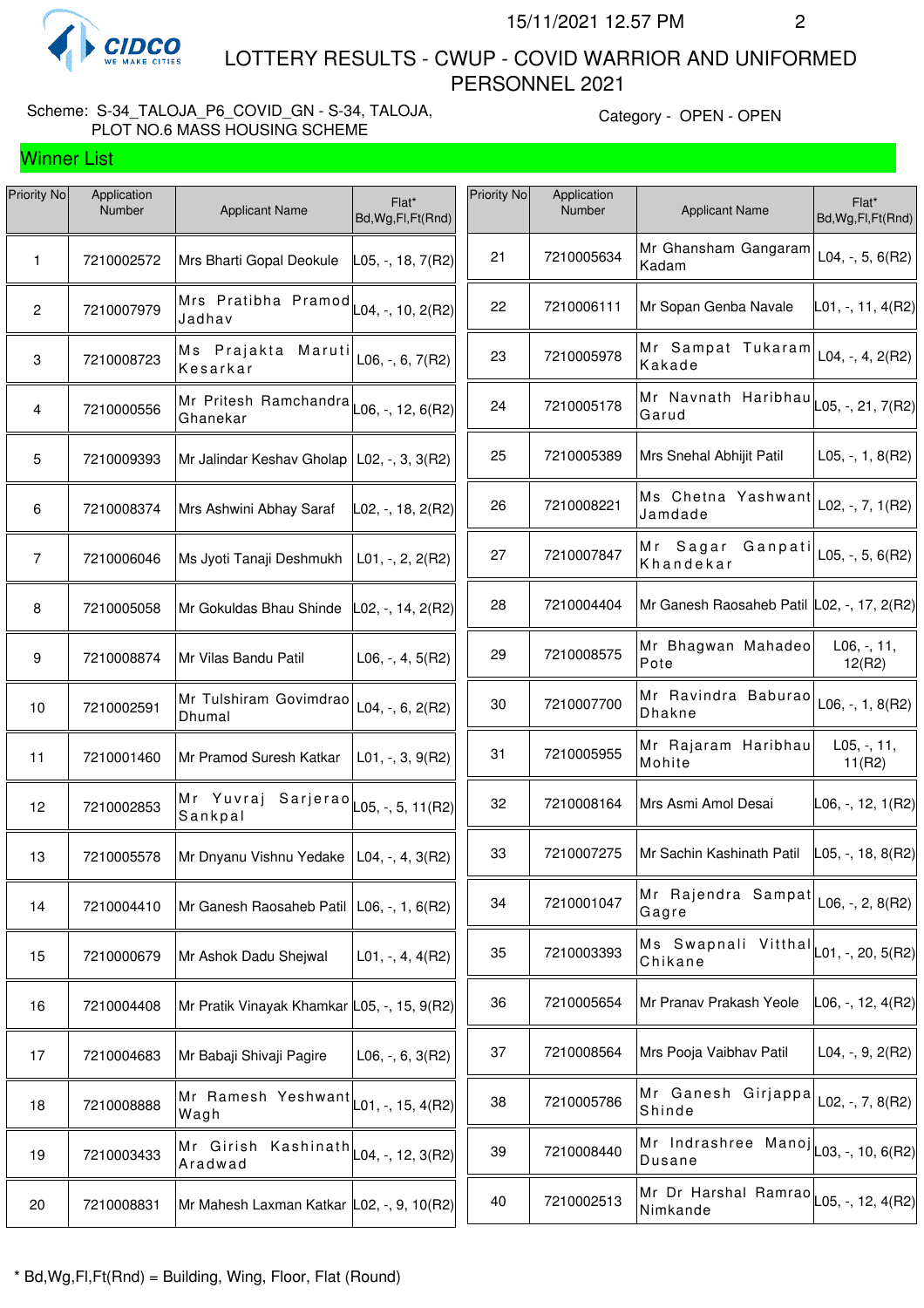

 LOTTERY RESULTS - CWUP - COVID WARRIOR AND UNIFORMED PERSONNEL 2021

#### Scheme: S-34\_TALOJA\_P6\_COVID\_GN - S-34, TALOJA, PLOT NO.6 MASS HOUSING SCHEME

| Priority No | Application<br><b>Number</b> | <b>Applicant Name</b>                                                         | Flat*<br>Bd, Wg, Fl, Ft (Rnd) | Priority No | Application<br>Number | <b>Applicant Name</b>                                                       | Flat*<br>Bd, Wg, Fl, Ft (Rnd) |
|-------------|------------------------------|-------------------------------------------------------------------------------|-------------------------------|-------------|-----------------------|-----------------------------------------------------------------------------|-------------------------------|
| 41          | 7210009702                   | Mr Santosh Shivaji $\vert$ L <sub>06, -</sub> , 11, 8(R2)<br><b>Badekar</b>   |                               | 61          | 7210004022            | Mr Chandrashekhar $\lfloor 04, \cdot, 14, 2(R2) \rfloor$<br>Prakashrao Wagh |                               |
| 42          | 7210008220                   | Mr Mohit Dulaji Lad                                                           | $L02, -18,$<br>11(R2)         | 62          | 7210004446            | Mr Gopal Balajirao Shinde                                                   | L01, -, 3, 11(R2)             |
| 43          | 7210000407                   | Mr Chetan Prabhakar<br>Mohite                                                 | L01, -, 12, 9(R2)             | 63          | 7210004287            | Mr Dr Mohammed Rashid<br>Rahmat Ali Khan                                    | $L03, -, 6, 2(R2)$            |
| 44          | 7210007457                   | Mr Mustakimshaha<br>Salimshah Pathan                                          | L05, -, 13, 1(R2)             | 64          | 7210005933            | Ms Vrishali Digamber $\vert$ L02, -, 3, 10(R2)<br>Deshmukh                  |                               |
| 45          | 7210004568                   | Mr Bharat Kisan Dhamale                                                       | $L02, -, 21,$<br>10(R2)       | 65          | 7210001871            | Mr Sachin Balasaheb $\vert$ $\vert$ 01, -, 9, 12(R2)<br>Dhumal              |                               |
| 46          | 7210003314                   | Mrs Sneha Satish Parab                                                        | $L06, -1, 2(R2)$              | 66          | 7210000824            | Mr Vinayak Pandurang<br><b>Bhosale</b>                                      | $L06, -, 5, 8(R2)$            |
| 47          | 7210007903                   | Mr Santosh Bhaskar Bagal L02, -, 7, 12(R2)                                    |                               | 67          | 7210003327            | Ms Poonamkumari<br>Ramashray Gupta                                          | $\textsf{L}02, -, 2, 12(R2)$  |
| 48          | 7210008046                   | Mr Deepak Ramachandra<br>Sawant                                               | L06, $-$ , 9, 1(R2)           | 68          | 7210006722            | Ms Shivkanya Namdev L02, -, 16, 9(R2)<br><b>Bhanuse</b>                     |                               |
| 49          | 7210009965                   | Mr Rajratan Badrilal Trivedi   L05, -, 2, 3(R2)                               |                               | 69          | 7210008413            | Mr Sandip Krishnrao Gofne   L06, -, 1, 3(R2)                                |                               |
| 50          | 7210001676                   | Ms Pooja Anil Shelar                                                          | $\vert$ L06, -, 6, 11(R2)     | 70          | 7210004648            | Mr Praphullakumar<br>Ganpatrao Gujar                                        | $L06, -12,$<br>11(R2)         |
| 51          | 7210006584                   | $\overline{M}$ r Devendra Gopalrao $\vert$ L06, -, 4, 12(R2)<br>Kadam         |                               | 71          | 7210004199            | Mr Siddhart Krishnraj $L_{01,}$ -, 19, 2(R2)<br>Yadav                       |                               |
| 52          | 7210001393                   | Trupti<br>Мs<br>Suhas<br>Malondkar                                            | $\vert$ L01, -, 2, 10(R2)     | 72          | 7210002284            | Mr Anil Nivrutti Kurane                                                     | L02, -, 6, 10(R2)             |
| 53          | 7210008873                   | Mrs Suvarna Dagadu<br>Tambe                                                   | L06, -, 13,<br>11(R2)         | 73          | 7210008541            | Mr Mahesh Kachru<br>Kawade                                                  | L02, -, 4, $1(R2)$            |
| 54          | 7210006288                   | Mr Junaid Abdul Wahab                                                         | $\vert$ L05, -, 6, 11(R2)     | 74          | 7210001159            | Mr Avinash Thaksen $\vert_{\text{L05, -, 13, 9(R2)}}$<br>Mahadik            |                               |
| 55          | 7210003530                   | Mr Sandeep Devidas Raut                                                       | L05, $-$ , 8, 3(R2)           | 75          | 7210006711            | Mr Sachin Shivram Rokade L06, -, 14, 8(R2)                                  |                               |
| 56          | 7210000384                   | Mr Yuvraj Babasaheb<br>Kanase                                                 | $L$ 01, -, 21, 4(R2)          | 76          | 7210009855            | Mrs Sagufa Sattar Meman L06, -, 12, 7(R2)                                   |                               |
| 57          | 7210009056                   | Mr Prakash Bhimrao<br><b>Bhosale</b>                                          | $L01, -, 3, 2(R2)$            | 77          | 7210008856            | Mr Bhanudas Raghunath<br>Nibhore                                            | $L01, -, 3, 6(R2)$            |
| 58          | 7210008910                   | Mr Shekhar Hindurao<br>Ghadge                                                 | $\vert$ L02, -, 19, 9(R2)     | 78          | 7210009857            | Mr Nana Vitthal Dagade                                                      | L06, -, 10, 9(R2)             |
| 59          | 7210004393                   | Mr Jitendra Ramesh $\left  \text{L05}, \text{-}, 7, 12(R2) \right $<br>Tawade |                               | 79          | 7210005553            | Mrs Renuka Sandeep $\vert_{\text{L03, -, 11, 6(R2)}}$<br>Khandare           |                               |
| 60          | 7210005216                   | Mr Siddhesh Purushottam<br>lyer                                               | L05, $-$ , 9, 2(R2)           | 80          | 7210007948            | Mr Sambhaji Madhavarao<br>Shewale                                           | L06, -, 14, 1(R2)             |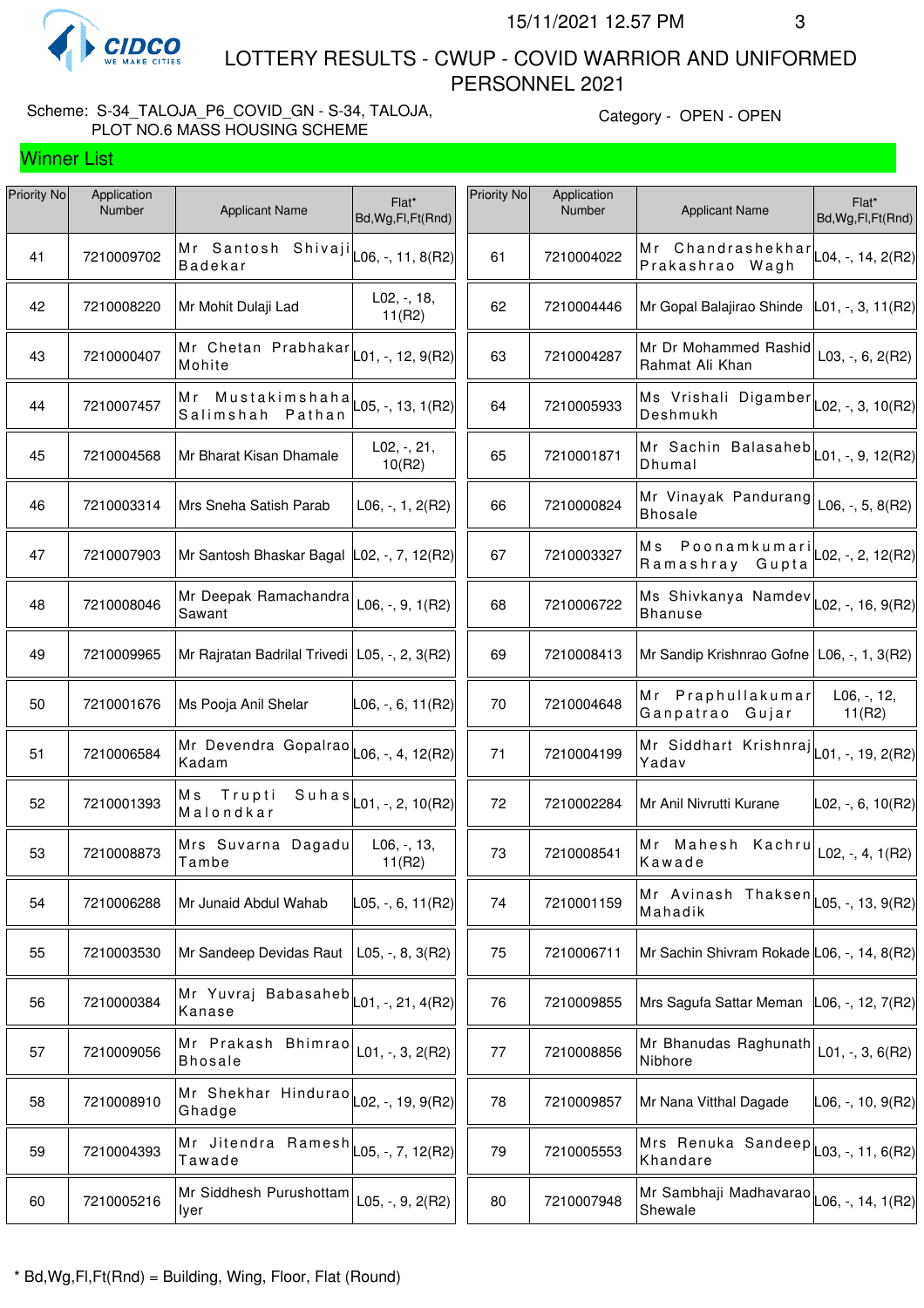

 LOTTERY RESULTS - CWUP - COVID WARRIOR AND UNIFORMED PERSONNEL 2021

#### Scheme: S-34\_TALOJA\_P6\_COVID\_GN - S-34, TALOJA, PLOT NO.6 MASS HOUSING SCHEME

| Priority No | Application<br>Number | <b>Applicant Name</b>                                 | Flat*<br>Bd, Wg, Fl, Ft (Rnd)          | Priority No | Application<br><b>Number</b> | <b>Applicant Name</b>                                         | Flat*<br>Bd, Wg, Fl, Ft (Rnd) |
|-------------|-----------------------|-------------------------------------------------------|----------------------------------------|-------------|------------------------------|---------------------------------------------------------------|-------------------------------|
| 81          | 7210002055            | Mr Tanaji Kondiba Patil                               | $L06, -, 4, 9(R2)$                     | 101         | 7210008234                   | Ms Priyanka Vijaykumar<br>Parulekar                           | $L$ 03, -, 14, 6(R2)          |
| 82          | 7210007960            | Mr Abhishek Laxman<br>Jadhav                          | L03, $-$ , 4, 4(R2)                    | 102         | 7210002492                   | Mrs Shruti Suresh<br>Ghandade                                 | L04, -, 10, 6(R2)             |
| 83          | 7210006486            | Mr Chandrakant Genbhau<br>Mankar                      | $\textsf{L06}, -, 4, 10 \textsf{(R2)}$ | 103         | 7210009572                   | Mr Nemichand Mafaji $\vert$ L04, -, 13, 4(R2)<br>Khamkar      |                               |
| 84          | 7210002612            | Mr Sadikahmed Ibrahim<br>Khanmujawar                  | $L02, -, 4, 6(R2)$                     | 104         | 7210005350                   | Mr Gopal Suresh Dalve                                         | L02, -, 15, 6(R2)             |
| 85          | 7210002276            | Mr Ganesh Shivaji Bote                                | L04, -, 11, 5(R2)                      | 105         | 7210007535                   | Mr Nilesh Shashikant Dalvi L03, -, 14, 3(R2)                  |                               |
| 86          | 7210003564            | Mr Ganesh Mahadev<br>Shinde                           | $ L01, -$ , 20, 1(R2)                  | 106         | 7210008039                   | Mr Chandrabhan Anirudh $\vert$ L02, -, 12, 3(R2)<br>Prajapati |                               |
| 87          | 7210001059            | Mrs Pushpa Petras Salve                               | $L05, -7, 8(R2)$                       | 107         | 7210003966                   | Mrs Poonam Mayur<br>Kanaskar                                  | $L05, -, 16,$<br>11(R2)       |
| 88          | 7210002848            | Mr Shitalkumar Prakash<br>Kumbhar                     | $L02, -$ , 3, 2(R2)                    | 108         | 7210004040                   | Mr Sunil Sarjerao Gaikwad                                     | $ L03, -, 11, 5(R2) $         |
| 89          | 7210003779            | Mr Amol Kisan Karande                                 | L05, -, 16, 8(R2)                      | 109         | 7210008197                   | Mr Raju Bhau Patil                                            | L05, -, 21, 8(R2)             |
| 90          | 7210008158            | Ms Ankita Dilip Surve                                 | $L05, -7, 3(R2)$                       | 110         | 7210001539                   | Mr Sairaj Harish Shetty                                       | L02, -, 12, 2(R2)             |
| 91          | 7210008470            | Mr Sachin Bhagwan<br>Sonawane                         | $\vert$ L01, -, 10, 1(R2) $\vert$      | 111         | 7210009187                   | Mr Narayan Shivram<br>Kamble                                  | L05, -, 11, 9(R2)             |
| 92          | 7210008451            | Mr Tanaji Shankar Kale                                | L02, -, 17, 6(R2)                      | 112         | 7210008144                   | Mr Sachin Gunaji Jadhav                                       | $L06, -, 4, 2(R2)$            |
| 93          | 7210000743            | Suhas<br>Mrs<br>Tanvi<br>Ghosalkar                    | _06, -, 11, 3(R2)                      | 113         | 7210009590                   | Mr Avinash Lukade                                             | $L06, -, 14,$<br>11(R2)       |
| 94          | 7210002066            | Mr Satapa Ganpati Dalvi                               | L06, -, 1, 12(R2)                      | 114         | 7210006267                   | Mr Gopal Sitaram Tele                                         | L05, -, 12, 5(R2)             |
| 95          | 7210005016            | Mr Suresh Narayan $\vert$ LO2, -, 5, 12(R2)<br>Nagare |                                        | 115         | 7210007753                   | Mrs Sneha Vinayak <br> L02,-,14,7(R2)<br>Dongre               |                               |
| 96          | 7210005716            | Mr Santosh Bhausaheb<br>More                          | $L06, -3, 5(R2)$                       | 116         | 7210005226                   | Ms Supriya Satyavan<br>Wayal                                  | $L02, -11,$<br>12(R2)         |
| 97          | 7210006894            | Mr Sandesh Vasudev<br>Jogal                           | $L06, -1, 9(R2)$                       | 117         | 7210008720                   | Mr Santosh Ramdas<br>Dangat                                   | $L02, -18,$<br>10(R2)         |
| 98          | 7210003751            | Mr Manthan Chandravadan<br>Aher                       | L05, -, 10,<br>10(R2)                  | 118         | 7210000134                   | Mr Pankaj Harishchandra L06, -, 14, 2(R2)<br>Patil            |                               |
| 99          | 7210002065            | Mrs Mangala Vishwas<br>Lokhande                       | _01, -, 7, 12(R2)                      | 119         | 7210000688                   | Mr Tejas Ambadas Damale   L01, -, 9, 7(R2)                    |                               |
| 100         | 7210001412            | Mr Shrikant Gopinath<br>Khamkar                       | L06, -, 7, 12(R2)                      | 120         | 7210001150                   | Mr Prashant R Naik                                            | $LO6, -10, 6(R2)$             |
|             |                       |                                                       |                                        |             |                              |                                                               |                               |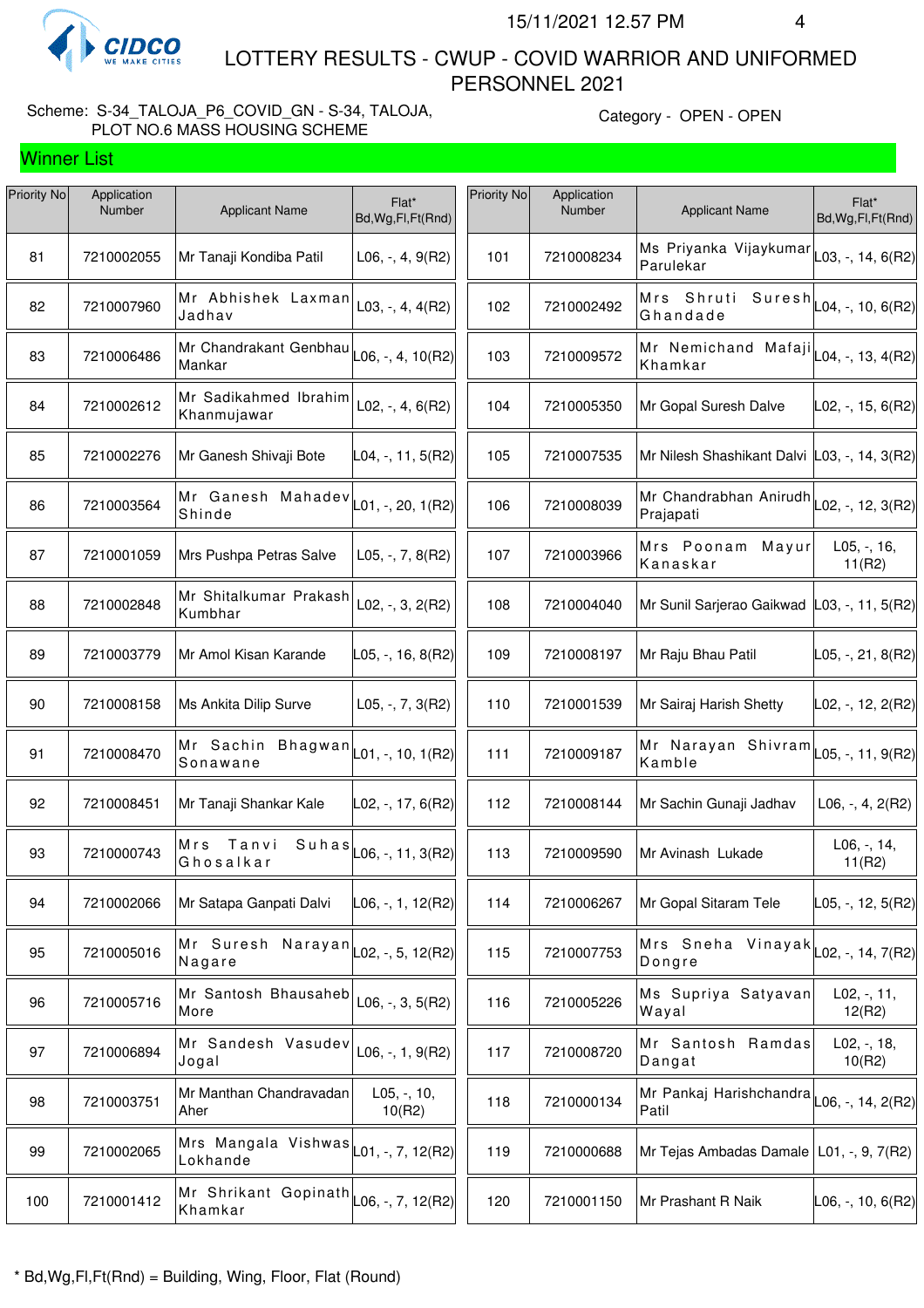

 LOTTERY RESULTS - CWUP - COVID WARRIOR AND UNIFORMED PERSONNEL 2021

#### Scheme: S-34\_TALOJA\_P6\_COVID\_GN - S-34, TALOJA, PLOT NO.6 MASS HOUSING SCHEME

| Priority No | Application<br>Number | <b>Applicant Name</b>                                | Flat*<br>Bd, Wg, Fl, Ft (Rnd) | Priority No | Application<br>Number | <b>Applicant Name</b>                                                     | Flat*<br>Bd, Wg, Fl, Ft (Rnd) |
|-------------|-----------------------|------------------------------------------------------|-------------------------------|-------------|-----------------------|---------------------------------------------------------------------------|-------------------------------|
| 121         | 7210001268            | Mr Ashish Jalindar Mane                              | $L05, -3, 1(R2)$              | 141         | 7210007242            | Mr Ranjit Chandrakant<br>Chougale                                         | $L06, -, 3, 2(R2)$            |
| 122         | 7210000691            | Mr Dinesh Shankar<br>Nalawde                         | $L04, -, 4, 5(R2)$            | 142         | 7210005211            | Mr Dayanand Dada Tate                                                     | $L01, -, 5, 3(R2)$            |
| 123         | 7210009095            | Mr Bapu Maruti Bhosale                               | L01, -, 12, 8(R2)             | 143         | 7210002502            | Ms Komal Sopan Hirgude                                                    | $L04, -, 9, 3(R2)$            |
| 124         | 7210004418            | Mrs Shaila Nitin Patekar                             | L06, -, 6, 10(R2)             | 144         | 7210001358            | Mr Dilip Chaugule                                                         | $\vert$ L05, -, 2, 11(R2)     |
| 125         | 7210007090            | Mr Munawar Sharfuddin<br>Shaikh                      | $L05, -20, 4(R2)$             | 145         | 7210008102            | Mr Santosh Pandurang<br>Ghodke                                            | $L01, -113, 7(R2)$            |
| 126         | 7210001012            | Mr Santosh Kisan Nimse                               | L03, -, 13, 5(R2)             | 146         | 7210000139            | Mr Pravin Keshavrao $\vert$ L06, -, 12, 8(R2)<br>Chande                   |                               |
| 127         | 7210007767            | Mrs Dipali<br>Laxman<br>Mangutkar                    | L04, -, 13, 3(R2)             | 147         | 7210008571            | Mr Mangesh Appa Ranjane   L06, -, 9, 4(R2)                                |                               |
| 128         | 7210007360            | Manoj<br>Baban<br>Mr<br>Dagadkhair                   | L05, -, 15,<br>12(R2)         | 148         | 7210005326            | Mr Hiraman Chandu<br>Navale                                               | L06, -, 11, 6(R2)             |
| 129         | 7210000706            | Mrs Rupali Somnath<br>Sawant                         | L01, $-$ , 5, 4(R2)           | 149         | 7210006532            | Mrs Smita Amol Kheur                                                      | L03, $-$ , 8, 4(R2)           |
| 130         | 7210004897            | Mr Sandeep Hanumant<br>Kadam                         | L06, -, 5, 12(R2)             | 150         | 7210004691            | Mr Tejas<br>Shivram<br>Wandhare                                           | $L06, -, 11,$<br>10(R2)       |
| 131         | 7210007891            | Mr Asif Latif Sayed                                  | $L05, -13,$<br>10(R2)         | 151         | 7210004917            | Mr Amol Ashokrao Chavan                                                   | L05, -, 3, 8(R2)              |
| 132         | 7210007048            | Mrs Kalpana Rajan<br>Umbarkar                        | L05, $-$ , 5, 3(R2)           | 152         | 7210002121            | Mr Vaibhav Bhausaheb $\vert$ L06, -, 15, 1(R2)<br>Rohokale                |                               |
| 133         | 7210000538            | Mr Madhukar Kashiram<br>Malkar                       | $L05, -, 4, 2(R2)$            | 153         | 7210008101            | Ms Pooja Anil Lokhande                                                    | L05, -, 4, 12(R2)             |
| 134         | 7210004670            | Mr Mahesh Manohar $\vert$ LO2, -, 10, 4(R2)<br>Nevge |                               | 154         | 7210000804            | Mr Santaji Shivaji Ahire                                                  | $L01, -16,$<br>11(R2)         |
| 135         | 7210002698            | Mrs Malti Dilip Patil                                | L04, -, 14, 1(R2)             | 155         | 7210005248            | Mrs Aarti Arvind Ghadge                                                   | $L02, -, 5, 6(R2)$            |
| 136         | 7210008420            | Mr Rajendrakumar<br>Pandurang<br>Bhute               | L06, $-$ , 6, 2(R2)           | 156         | 7210003157            | Mr Naresh Kashinath<br>Parange                                            | L06, $-$ , 7, 6(R2)           |
| 137         | 7210003187            | Mr Pramod Anandrao<br>Dhaygude                       | $L02, -21, 1(R2)$             | 157         | 7210002179            | Mr Vikram Malhari Misle                                                   | L05, $-$ , 4, 4(R2)           |
| 138         | 7210001761            | Mrs Pranita Babruvan<br><b>Bhosale</b>               | $\vert$ L02, -, 21, 2(R2)     | 158         | 7210004480            | Mr Vinayak Pandurang $\vert_{\text{L06, -, 10, 7(R2)}}$<br><b>Bhosale</b> |                               |
| 139         | 7210001911            | Mr Ramesh Namdev<br><b>Barkade</b>                   | $L06, -, 8, 8(R2)$            | 159         | 7210008696            | Mrs Poonam Ananda<br>Chavan                                               | L05, $-$ , 6, 2(R2)           |
| 140         | 7210008739            | Mr Kishor Bhausaheb<br>Salunkhe                      | $ $ L01, -, 13, 8(R2)         | 160         | 7210009268            | Mr Ronak Vinod Tanna                                                      | L02, $-$ , $9$ , $3(R2)$      |
|             |                       |                                                      |                               |             |                       |                                                                           |                               |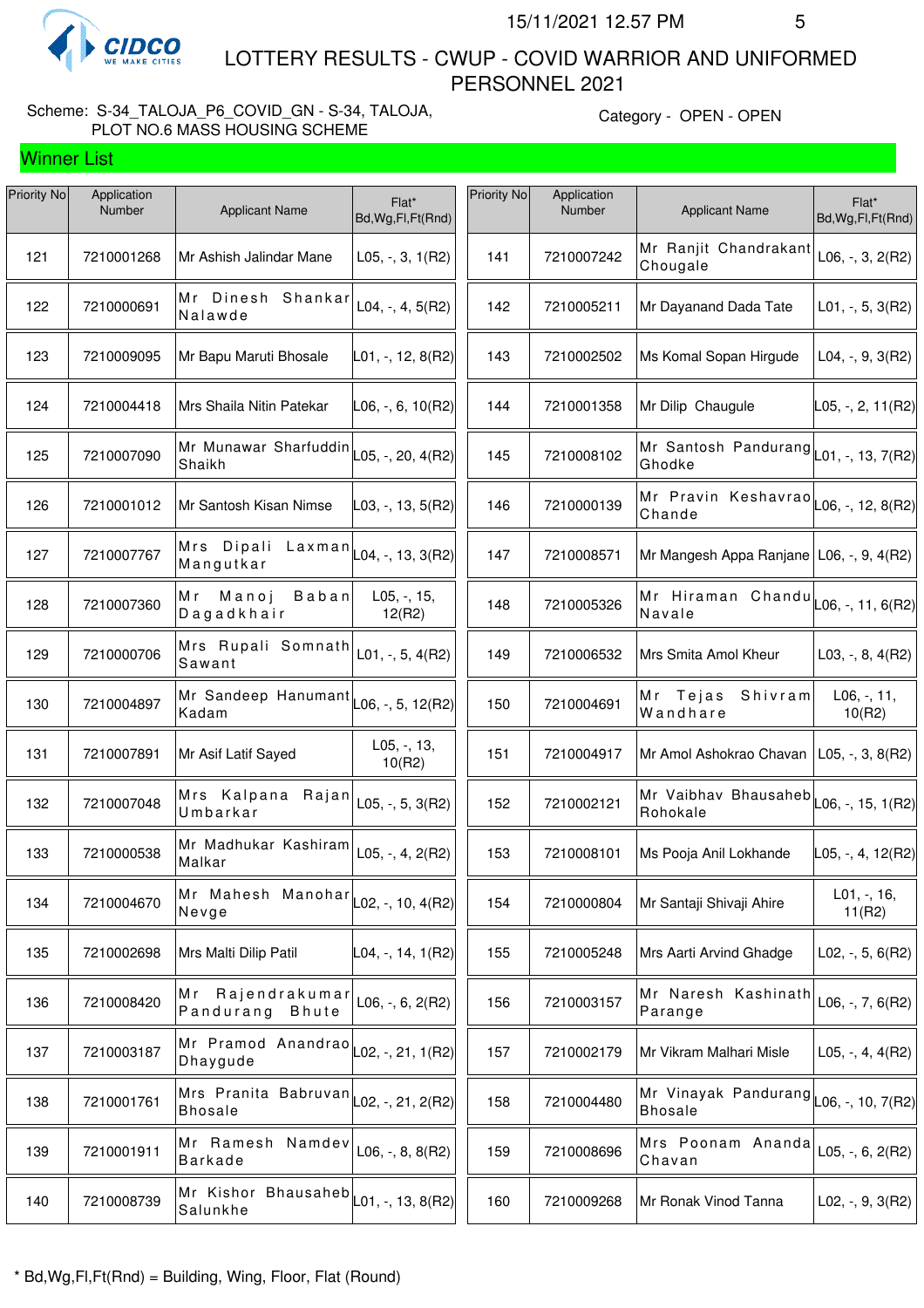

 LOTTERY RESULTS - CWUP - COVID WARRIOR AND UNIFORMED PERSONNEL 2021

#### Scheme: S-34\_TALOJA\_P6\_COVID\_GN - S-34, TALOJA, PLOT NO.6 MASS HOUSING SCHEME

| <b>Priority No</b> | Application<br>Number | <b>Applicant Name</b>                       | Flat*<br>Bd, Wg, Fl, Ft (Rnd) |
|--------------------|-----------------------|---------------------------------------------|-------------------------------|
| 161                | 7210006163            | Mrs Jyoti<br>Madhukar<br>Kurhade            | $L04, -3, 3(R2)$              |
| 162                | 7210008719            | Mrs Vaishali Deshpande<br>Deshpande         | $L06, -, 9, 3(R2)$            |
| 163                | 7210004879            | Mr Swapnil Pandurang<br>Mohite              | $L01, -, 6, 9(R2)$            |
| 164                | 7210006946            | Mr Virendra Mohan Pawar                     | $ L01, -, 17, 3(R2) $         |
| 165                | 7210004390            | Mrs Deepali<br>Deepak<br>Newalkar           | L02, -, 11,<br>11(R2)         |
| 166                | 7210009532            | Mrs Supriya Mahesh<br>Chavan                | L01, -, 5, 11(R2)             |
| 167                | 7210004658            | Mrs<br>Mona<br>Dr<br>Sanjeevjkumar Jadhav   | $L06, -, 8, 6(R2)$            |
| 168                | 7210000848            | Mr Akshay Suryakant<br>Manchekar            | L02, -, 15, 1(R2)             |
| 169                | 7210002944            | Mr Rohan Narendra Parab                     | L02, -, 20,<br>10(R2)         |
| 170                | 7210001836            | Mrs Shital Sushil Sawant                    | L02, -, 17, 1(R2)             |
| 171                | 7210006748            | Mr Sanjay Jaysing Bhojane L01, -, 17, 5(R2) |                               |
| 172                | 7210002328            | Mr Bhimrao Bapu Walke                       | $L01, -, 8, 8(R2)$            |
| 173                | 7210006478            | Wajid<br>Мr<br><b>Badruddin</b><br>Hamdule  | L04, $-$ , 8, 5(R2)           |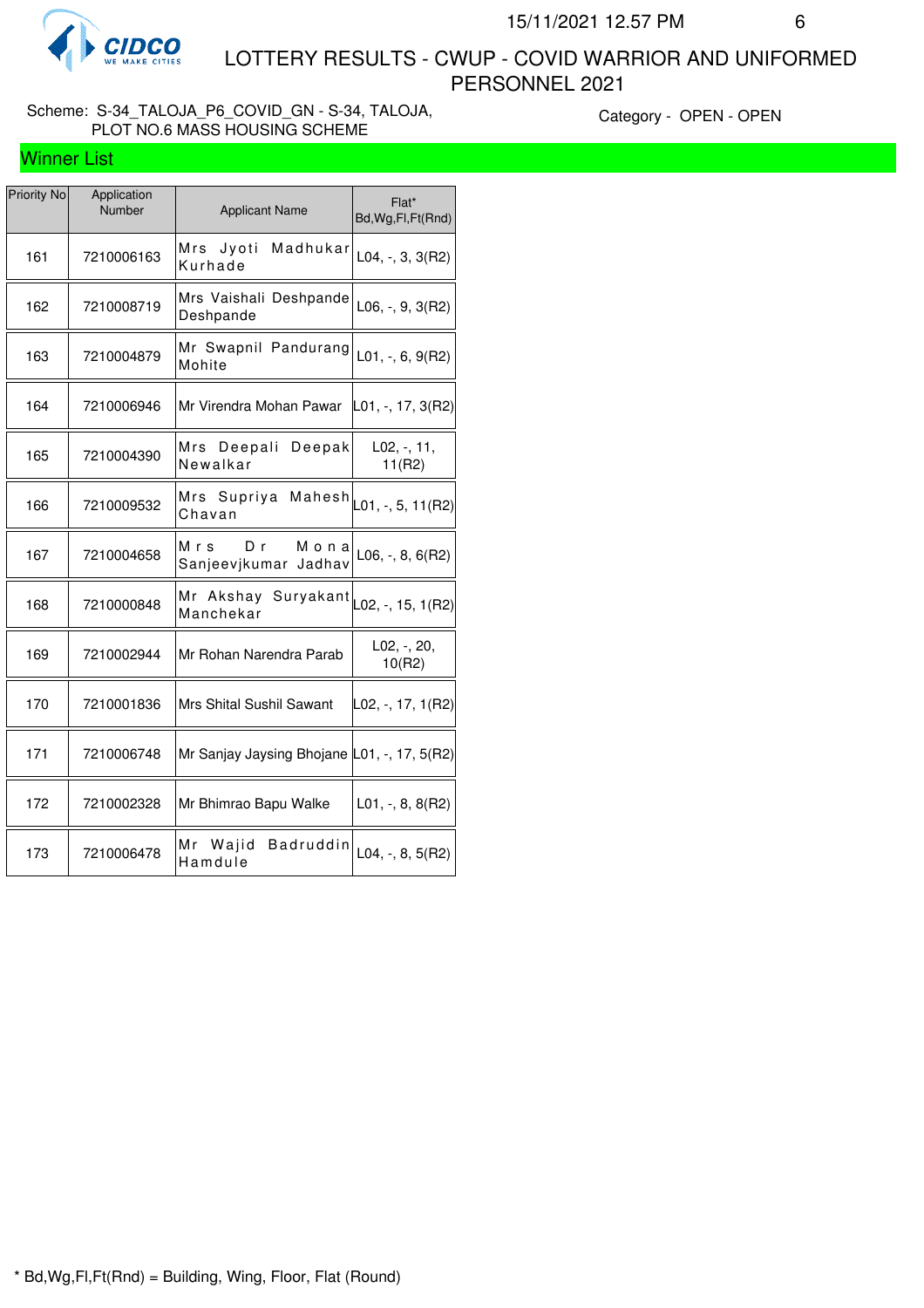

 LOTTERY RESULTS - CWUP - COVID WARRIOR AND UNIFORMED PERSONNEL 2021

## Scheme: S-34\_TALOJA\_P6\_COVID\_GN - S-34, TALOJA, PLOT NO.6 MASS HOUSING SCHEME

Category - SC - SCHEDULED CASTE

| Priority No | Application<br>Number | <b>Applicant Name</b>                                                                                       | Flat*<br>Bd, Wg, Fl, Ft (Rnd)        |
|-------------|-----------------------|-------------------------------------------------------------------------------------------------------------|--------------------------------------|
| 1           | 7210004193            | Mr<br>Nilesh<br>Gaikwad                                                                                     | Sahebrao $\vert$ L01, -, 10, 2(R2)   |
| 2           | 7210006220            | Mr Sanjay<br>Murudkar                                                                                       | $N$ a m d e o $ $ L03, -, 11, 4(R2)  |
| 3           | 7210007012            | Mr Samadhan<br>Gangawane                                                                                    | $\text{Mohan}$ L04, -, 11, 3(R2)     |
| 4           | 7210003706            | -<br>Mr Mahadeo Bhimrao $\vert_{\text{L03, -, 13, 1(R2)}}$<br>Kamble                                        |                                      |
| 5           | 7210000514            | Ms Amita Sudhakar Moon                                                                                      | $L01, -, 5, 5(R2)$                   |
| 6           | 7210006942            | $\overline{\mathsf{Mrs}}$ Vasundhara $\overline{\mathsf{Arvind}} _{\mathsf{L02},\,}$ -, 14, 3(R2)<br>Namdas |                                      |
| 7           | 7210003399            | Mr Chandrakant Arjun $\vert$ $\vert$ 05, -, 20, 5(R2)<br>Gaikwad                                            |                                      |
| 8           | 7210004360            | Mrs Priyanka Shashikant $\vert_{\text{L05, -, 15, 3(R2)}}$<br>Sakpal                                        |                                      |
| 9           | 7210006112            | Mr Sudhir<br>Lokhande                                                                                       | $D e v d a s   _{L02, -, 18, 1(R2)}$ |
| 10          | 7210007921            | Mr Nirmal Bhandari                                                                                          | L02, -, 7, 10(R2)                    |
| 11          | 7210007427            | Mr Sanket Krishna Tambe   L02, -, 17, 5(R2)                                                                 |                                      |
| 12          | 7210006313            | Mr Subhash Hindurao<br>Kamble                                                                               | $L06, -7, 4(R2)$                     |
| 13          | 7210004018            | Mr<br>Dinesh<br><b>Bhimsen</b><br>Jadhav                                                                    | $L03, -2, 1(R2)$                     |
| 14          | 7210006284            | Mr Vikram Chandrakant $\vert_{\sf L06,\,\text{-}\,,\,\text{9},\,\text{12(R2)}}\vert$<br>Dethe               |                                      |
| 15          | 7210003120            | Rohidas<br>Мr<br>Navale                                                                                     | Kondiba $\vert$ L02, -, 19, 6(R2)    |
| 16          | 7210004669            | Mr Prathamesh Amarsar<br>Lokare                                                                             | $L01, -2, 3(R2)$                     |
| 17          | 7210008455            | Mr Pranam Fulraj Dolas                                                                                      | $L01, -3, 8(R2)$                     |
| 18          | 7210004183            | Mrs Rajeshree Kharat                                                                                        | ∣L05, -, 11, 1(R2)∣                  |
| 19          | 7210000738            | Ms Saloni Sunil Tambe                                                                                       | ∣L05, -, 21, 1(R2)∣                  |
| 20          | 7210005147            | Mr Rohit Ravindra Bobade                                                                                    | $L02, -12,$<br>10(R2)                |

| Priority No | Application<br><b>Number</b> | <b>Applicant Name</b>     | Flat*<br>Bd, Wg, Fl, Ft (Rnd) |
|-------------|------------------------------|---------------------------|-------------------------------|
| 21          | 7210003290                   | Mr Aniket Ravindra Ingale | $ $ L02, -, 6, 9(R2)          |